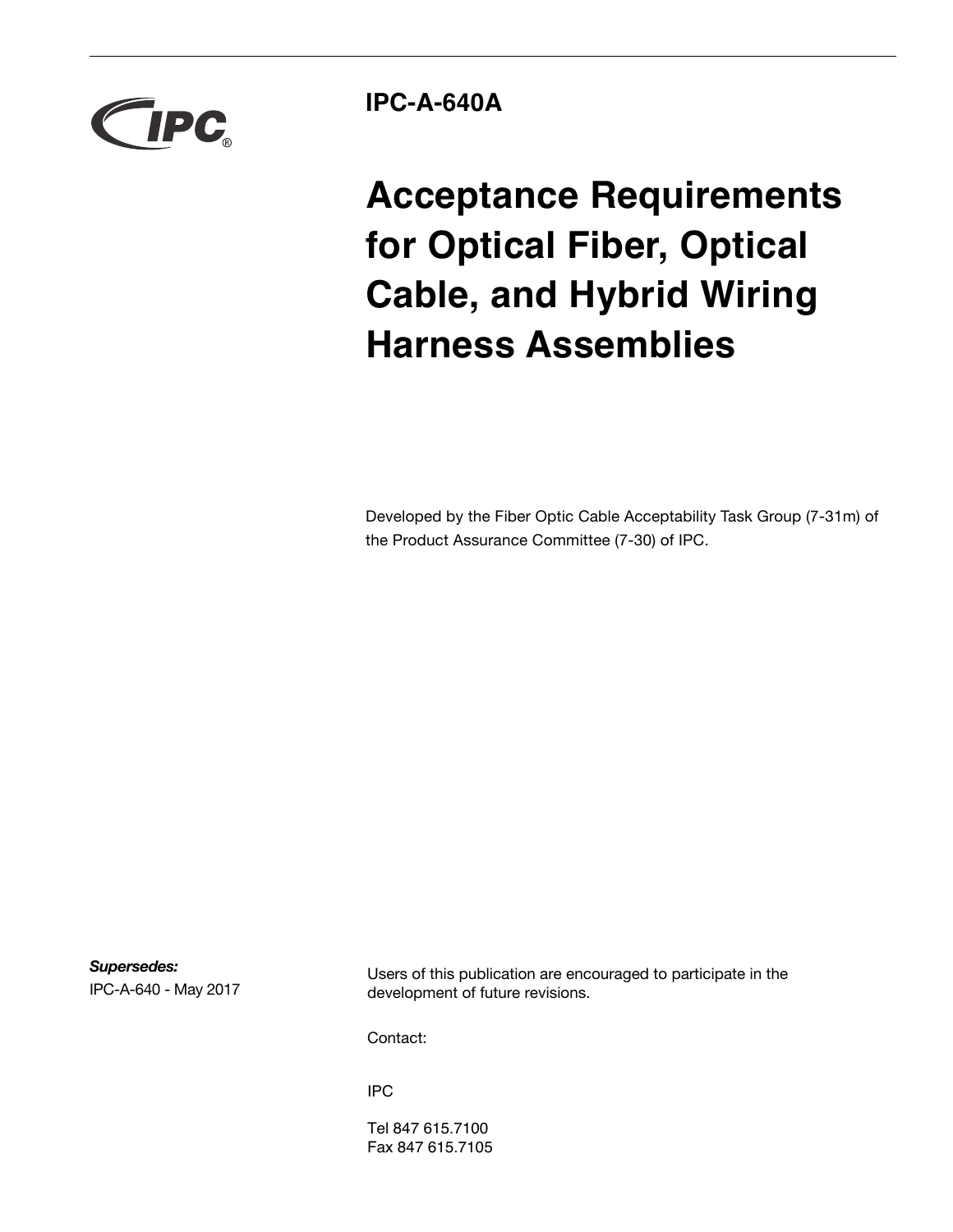# **Table of Contents**

| 1       |                                            |
|---------|--------------------------------------------|
| 1.1     |                                            |
| 1.2     |                                            |
| 1.3     | Performance / Product Classification 2     |
| 1.3.1   | Performance / Product Classification -     |
| 1.4     |                                            |
| 141     |                                            |
| 1.4.2   |                                            |
| 1.5     |                                            |
| 1.6     | Commercial Off-the-Shelf (COTS). 3         |
| 1.7     | Existing or Previously Approved Designs  3 |
| 1.8     |                                            |
| 1.9     | Measurement Units and Applications 3       |
| 1.10    |                                            |
| 1 10 1  |                                            |
| 1102    |                                            |
| 1.11    | Engineering Documentation 4                |
| 1.12    |                                            |
| 1.12.1  |                                            |
| 1.12.2  |                                            |
| 1.13    |                                            |
| 1.14    | Approval of Departures from Standards and  |
| 1.15    |                                            |
| 1.16    |                                            |
| 1 1 6 1 |                                            |
| 1.16.2  |                                            |
| 1.16.3  |                                            |
| 1.16.4  |                                            |
| 1.16.5  |                                            |
| 1.16.6  |                                            |
| 1.16.7  | Foreign Object Debris (FOD) Control Plan 5 |
| 1.17    |                                            |
| 1.17.1  |                                            |
| 1.17.2  |                                            |
| 1.17.3  | Toxic Products and Formulations 6          |
| 1.17.4  |                                            |
| 1.17.5  | Eye Safety – Energized Source Concern. 6   |
| 1.18    |                                            |

| 1.18.1       |                                                                                       |
|--------------|---------------------------------------------------------------------------------------|
| 1.18.2       |                                                                                       |
| 1.19         | Electrostatic Discharge (ESD) Protection 8                                            |
| 1.20         |                                                                                       |
| 1.21         |                                                                                       |
| 1.22         | Statistical Process Control (SPC)  8                                                  |
| 1.23         |                                                                                       |
| $\mathbf{2}$ | APPLICABLE DOCUMENTS8                                                                 |
| 2.1          | $IPC. \ldots \ldots \ldots \ldots \ldots \ldots \ldots \ldots \ldots \ldots \ldots 8$ |
| 2.2          | American Society of Mechanical Engineers                                              |
| 2.3          |                                                                                       |
| 2.4          |                                                                                       |
| 2.5          | Institute of Electrical and Electronics Engineers                                     |
| 2.6          | International Electrotechnical Commission (IEC) 9                                     |
| 2.7          | Laser Institute of America (LIA). 9                                                   |
| 2.8          | National Aeronautics and Space Administration                                         |
| 2.9          | National Fire Protection Association (NFPA). 9                                        |
| 2.10         |                                                                                       |
| 2.11         | Telecommunications Industry Association 9                                             |
| 2.12         | United States Department of Defense (DoD)  9                                          |
| 2.13         |                                                                                       |
| 2.14         |                                                                                       |
| 3            | ASSEMBLY 11                                                                           |
| 3.1          | Handling – Optical Fiber / Optical Cable,                                             |
| 3.1.1        | Handling - Optical Fiber / Optical Cable -                                            |
|              |                                                                                       |
| 3.2          |                                                                                       |
| 3.2.1        | Procedures – Optical Fiber Processing 13                                              |
| 3.3          |                                                                                       |
| 3.3.1        |                                                                                       |
| 3.3.2        | Mechanical Splicing  14                                                               |
| 3.3.3        |                                                                                       |
| 3.3.4        |                                                                                       |
| 3.3.5        |                                                                                       |
| 3.3.6        |                                                                                       |
| 3.3.7        |                                                                                       |
| 3.4          | Optical Fiber Cable Assemblies 15                                                     |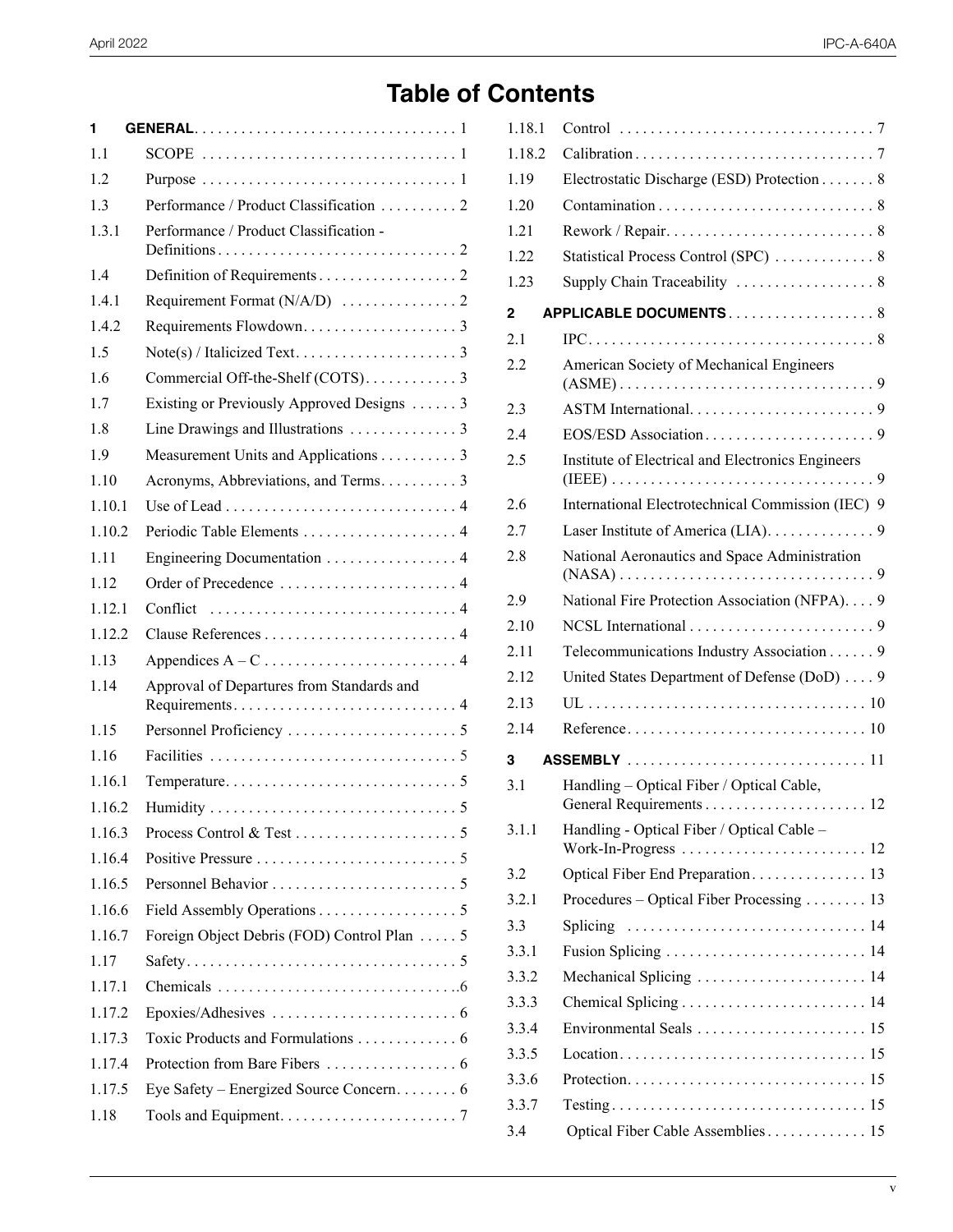| 3.5    |                                            |
|--------|--------------------------------------------|
| 3.6    |                                            |
| 3.7    |                                            |
| 3.8    |                                            |
| 3.9    |                                            |
| 3.10   |                                            |
| 3.10.1 |                                            |
| 3.10.2 |                                            |
| 4      | <b>INSTALLATION</b> 16                     |
| 41     | General Installation Requirements 16       |
| 4.1.1  | Bundling (Fiber in the Wiring Harness)  16 |
| 4.1.2  |                                            |
| 4.1.3  |                                            |
| 414    |                                            |
| 4.1.5  |                                            |
| 4.1.6  |                                            |
| 4.1.7  |                                            |
| 4.1.8  | Coefficient of Thermal Expansion           |
| 4.2    |                                            |
| 4.3    |                                            |
| 5      |                                            |
| 5.1    |                                            |
| 5.1.1  |                                            |
| 5.1.2  |                                            |
| 5.1.3  | Compressed Air / Dry Nitrogen /            |
| 5.1.4  |                                            |
| 5.2    |                                            |
| 6      |                                            |
| 6.1    |                                            |
| 6.2    |                                            |
| 6.3    | Connector Orientation (Clocking). 20       |
| 6.4    |                                            |
| 6.5    |                                            |
| 6.6    | Documentation for Maintenance/Emergency    |
| 7      |                                            |

| April 2022 |  |
|------------|--|
|            |  |

| 8     | <b>QUALITY ASSURANCE REQUIREMENTS -</b><br><b>GENERAL AND VISUAL</b> 22                |  |
|-------|----------------------------------------------------------------------------------------|--|
| 8.1   |                                                                                        |  |
| 8.2   |                                                                                        |  |
| 8.3   | Responsibility for Inspections and Tests 23                                            |  |
| 8.4   | Classification of Inspections and Tests 23                                             |  |
| 8.4.1 | Parts, Materials and Process Controls 23                                               |  |
| 8.4.2 | Process Verification Audit  24                                                         |  |
| 8.4.3 | Acceptance and Qualification Testing. 24                                               |  |
| 8.4.4 |                                                                                        |  |
| 8.5   |                                                                                        |  |
| 9     | <b>QUALITY ASSURANCE REQUIREMENTS -</b>                                                |  |
| 9.1   |                                                                                        |  |
| 9.2   |                                                                                        |  |
| 9.2.1 |                                                                                        |  |
| 9.2.2 | Extended Test Conditions 69                                                            |  |
| 9.3   |                                                                                        |  |
| 9.3.1 |                                                                                        |  |
| 9.3.2 |                                                                                        |  |
| 9.3.3 |                                                                                        |  |
| 9.4   | Acceptance and Qualification Testing71                                                 |  |
| 9.4.1 |                                                                                        |  |
| 9.4.2 |                                                                                        |  |
| 9.4.3 |                                                                                        |  |
| 9.4.4 |                                                                                        |  |
| 9.4.5 |                                                                                        |  |
| 9.5   |                                                                                        |  |
| 9.5.1 |                                                                                        |  |
| 9.5.2 | Fiber and Cable Inspection 72                                                          |  |
| 9.5.3 | Optical Component Inspection 72                                                        |  |
| 10    | DEFINITIONS AND ACRONYMS. 73                                                           |  |
| 11    |                                                                                        |  |
|       |                                                                                        |  |
|       | Appendix A Space / Military / HAZARDOUS<br>Applications Requirements. 93               |  |
|       | Appendix B Test Methods for the Initial Testing and<br>Qualification of Optical Fiber, |  |
|       | Optical Cable and Associated Devices 103                                               |  |
|       | Appendix C Verification and Validation Matrix 109                                      |  |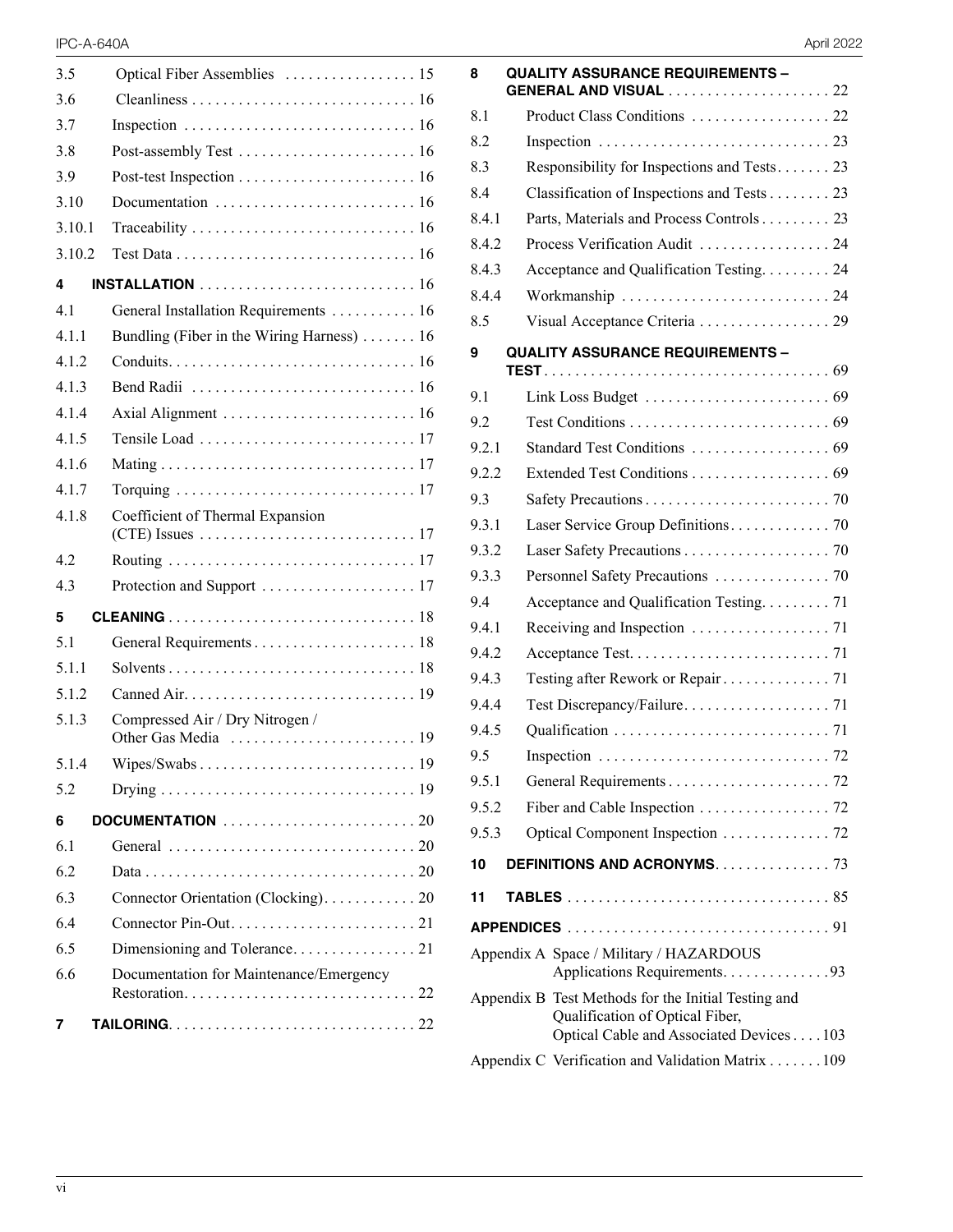#### **Tables**

| Table 8-1   | Allowable Conditions for Fiber Connectors 25                                                                                                                               |
|-------------|----------------------------------------------------------------------------------------------------------------------------------------------------------------------------|
| Table 8-2   | Allowable Conditions for Single-Mode<br>Transceivers (With Internal Fiber Stubs) 26                                                                                        |
| Table 8-3   | Lensed Device Acceptance Criteria 26                                                                                                                                       |
| Table 11-1  |                                                                                                                                                                            |
| Table 11-2  | Optical Fiber/Cable Length Measurement/                                                                                                                                    |
| Table 11-3  | Magnification Aids (Power = $X$ ) 86                                                                                                                                       |
| Table 11-4  |                                                                                                                                                                            |
| Table 11-5  | Extended Test Conditions 87                                                                                                                                                |
| Table 11-6  | Optical Power (Absolute Power and<br>Power Loss) $\ldots \ldots \ldots \ldots \ldots \ldots \ldots 87$                                                                     |
| Table 11-7  | Typical Transmitter Specifications 88                                                                                                                                      |
| Table 11-8  | Comparison of LED and LD Transmitter                                                                                                                                       |
| Table A1    | Space / Military / Hazardous Application                                                                                                                                   |
|             | <b>Figures</b>                                                                                                                                                             |
| Figure 1-1  | Optical Fiber Assemblies, Cables And 1                                                                                                                                     |
| Figure 1-2  | International Laser Warning Label 6                                                                                                                                        |
| Figure 1-3  | Example of a Laser Warning Label<br>Designed for Use in a Fiber Optic<br>Communications Systems (FOCS)7                                                                    |
| Figure 3-1  | Typical Fiber Optic Cable13                                                                                                                                                |
| Figure 5-1  | Contamination (Oil and Debris) 18                                                                                                                                          |
| Figure 5-2  | Contamination (Before Cleaning). 19                                                                                                                                        |
| Figure 5-3  | Contamination (After Cleaning). 19                                                                                                                                         |
| Figure 6-1a | Connector Orientation (Clocking) and<br>Mating Face View (Inset) with<br>D38999 Bulkhead Example<br>(Arrow identifies key). $\dots \dots \dots \dots \dots \dots \dots 21$ |
|             | Figure 6-1b Connector Orientation (Clocking),<br>Example - APC Connector                                                                                                   |
|             | Figure 6-1c Connector Orientation (Clocking),<br>Example - LC Connector<br>without Dust Cap 21                                                                             |
|             | Figure 6-1d Connector Orientation (Clocking),<br>Example - MPO Connector<br>without Dust Cap 21                                                                            |
| Figure 8-1  |                                                                                                                                                                            |
| Figure 8-2  |                                                                                                                                                                            |
| Figure 8-3  |                                                                                                                                                                            |
| Figure 8-4  | Connector/Cable Configuration 29                                                                                                                                           |
| Figure 8-5  | Connector/Optical Fiber Configuration 29                                                                                                                                   |
| Figure 8-6  |                                                                                                                                                                            |

| Figure 8-7    | Cable Alignment/Bend Radius 30                                                                           |
|---------------|----------------------------------------------------------------------------------------------------------|
| Figure 8-8    | Fiber Alignment/Bend Radius 30                                                                           |
| Figure 8-9    | Protection Cap (Dust Cap) 31                                                                             |
| Figure 8-10   | Identification/Marker 31                                                                                 |
| Figure 8-11   |                                                                                                          |
| Figure 8-12   | Pistoning (Fiber). $\dots \dots \dots \dots \dots \dots \dots \dots 32$                                  |
| Figure 8-13   |                                                                                                          |
| Figure 8-14   | Shrinkage (Outer Jacket) 33                                                                              |
| Figure 8-15   | Multimode (Left) and Single-Mode                                                                         |
| Figure 8-16   |                                                                                                          |
| Figure 8-17   | Hackle34                                                                                                 |
| Figure 8-18   |                                                                                                          |
| Figure 8-19   | Crash (Shattered Fiber). 35                                                                              |
| Figure 8-20   |                                                                                                          |
| Figure 8-21   | Crack, Surface (Side View)36                                                                             |
| Figure 8-22   | Crack (Subsurface)37                                                                                     |
| Figure 8-23   |                                                                                                          |
| Figure 8-24   |                                                                                                          |
| Figure 8-25   | Lip (Side View). $\dots \dots \dots \dots \dots \dots \dots \dots 38$                                    |
| Figure 8-26   |                                                                                                          |
| Figure 8-27   |                                                                                                          |
| Figure 8-28   | Breakdown / Roll-Off (Side View). 39                                                                     |
| Figure 8-29   |                                                                                                          |
| Figure 8-30   | Convex Core40                                                                                            |
| Figure 8-31   | Improper Strip Length 41                                                                                 |
| Figure 8-32   | Kinking (Fiber)41                                                                                        |
|               | Figure 8-33 Light Leakage (Fiber). 42                                                                    |
| Figure 8-34   | Buffer Shrinkage (Fiber). 42                                                                             |
| Figure 8-35   | Connector/Fiber Configuration. 42                                                                        |
| Figure 8-36   | End Face View (Multimode Fiber)43                                                                        |
| Figure 8-37   | End Face, Magnified Image (200X)44                                                                       |
| Figure 8-38   | Scratches – Multiple Sizes, Cladding/<br>Core Zone (Large Scratch - Cladding Zone;<br>Small Scratches 44 |
| Figure 8-39   | Scratch - Cladding and Core Zones 45                                                                     |
| Figure $8-40$ | Scratches – Multiple Sizes,<br>$Cladding / Core$ Zone $\dots \dots \dots \dots \dots \dots \dots 46$     |
| Figure 8-41   |                                                                                                          |
| Figure 8-42   |                                                                                                          |
| Figure 8-43   | Coarse Finish (Polish/Handling). 48                                                                      |
| Figure 8-44   | <b>Contamination Particles and Fibers</b><br>Located in Contact Zone48                                   |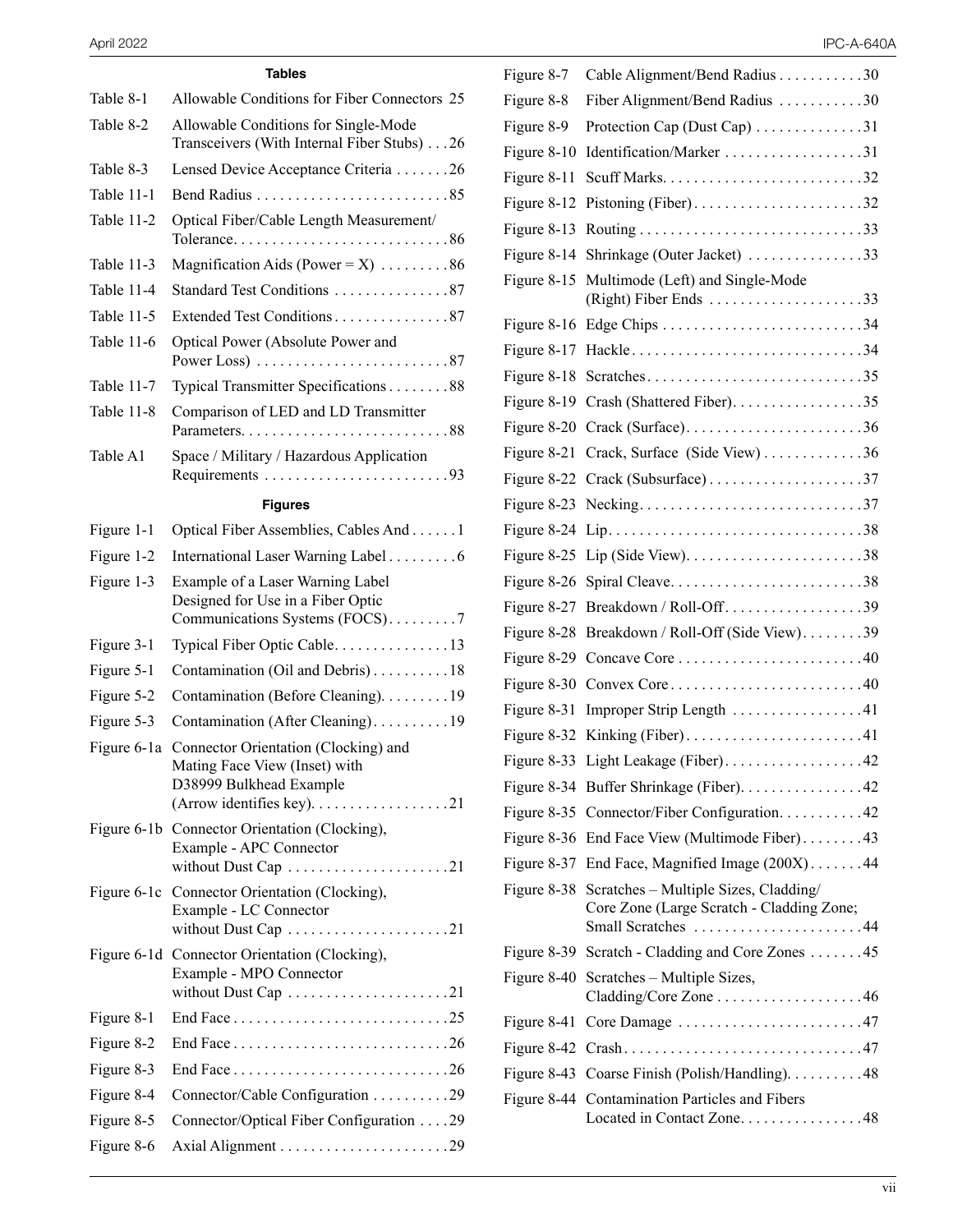| Figure $8-45$ | Severe Chipping and Pitting in<br>Cladding Zone, Extending<br>into Core Zone 49                           |
|---------------|-----------------------------------------------------------------------------------------------------------|
|               | Figure 8-46 Particle Located in Core Zone 49                                                              |
|               | Figure 8-47 Multiple Particles Located In<br>Cladding Zone 50                                             |
| Figure 8-48   |                                                                                                           |
| Figure 8-49   | Crash (Severe Cladding and                                                                                |
|               | Figure 8-50 Surface Cracks and Chips Extending into                                                       |
| Figure 8-51   | Contamination / Voids / Cavities in the<br>Adhesive Zone 52                                               |
|               | Figure 8-52 Multiple Particles Located<br>in Cladding Zone $\dots \dots \dots \dots \dots \dots \dots 52$ |
|               | Figure 8-53 Multifiber Termination,<br>Fiber Contamination53                                              |
|               |                                                                                                           |
|               | Figure 8-55 Example of a Lensed and                                                                       |
|               | Figure 8-56 Lens End Face View (10X Magnification). . 54                                                  |
|               | Figure 8-57 Fiber Stub End Face (10X Magnification). .55                                                  |
| Figure 8-58   | Fiber Stub End Face (200X magnification) .55                                                              |
|               | Figure 8-59 Crack Across Viewing Area and Lens 56                                                         |
|               | Figure 8-60 Crash (Severe Surface Abrasion) 56                                                            |
| Figure 8-61   | Crash (Severe Chipping). 57                                                                               |
| Figure $8-62$ | Contamination57                                                                                           |
|               |                                                                                                           |
|               | Figure 8-64 Chemical Splice (Assembled). 58                                                               |
|               |                                                                                                           |

|  | April 2022 |  |
|--|------------|--|
|  |            |  |

|             | Figure 8-66 Surface Distortion (Fusion Splice)59                                                                 |
|-------------|------------------------------------------------------------------------------------------------------------------|
| Figure 8-67 |                                                                                                                  |
| Figure 8-68 | Angular Misalignment of Fibers                                                                                   |
| Figure 8-69 | Boundary Layer/Diffraction Zone<br>$(Fusion Splice) \ldots \ldots \ldots \ldots \ldots \ldots \ldots 61$         |
| Figure 8-70 |                                                                                                                  |
| Figure 8-71 |                                                                                                                  |
| Figure 8-72 | Lateral Offset (Misalignment) of Fibers<br>(Fusion Splice) $\ldots \ldots \ldots \ldots \ldots \ldots \ldots 62$ |
| Figure 8-73 |                                                                                                                  |
| Figure 8-74 | Bubbles in Index-Matching Gel                                                                                    |
| Figure 8-75 | Fiber End Face Separation                                                                                        |
| Figure 8-76 |                                                                                                                  |
| Figure 8-77 | Butterfly Splice Closure/Protector 64                                                                            |
| Figure 8-78 | Heat Shrink Splice Closure/Protector                                                                             |
| Figure 8-79 |                                                                                                                  |
| Figure 8-80 | Strength Member (Protruding Fibers) 65                                                                           |
| Figure 8-81 | Strain-Relief Device (Boot) 66                                                                                   |
| Figure 8-82 | Missing Strain-Relief Boot66                                                                                     |
| Figure 8-83 | Improperly Installed Strain-Relief Boot67                                                                        |
| Figure 8-84 | Example of Undamaged Insulation Jacket 67                                                                        |
| Figure 8-85 | Acceptable Mechanical/                                                                                           |
| Figure 8-86 | Unacceptable Mechanical/                                                                                         |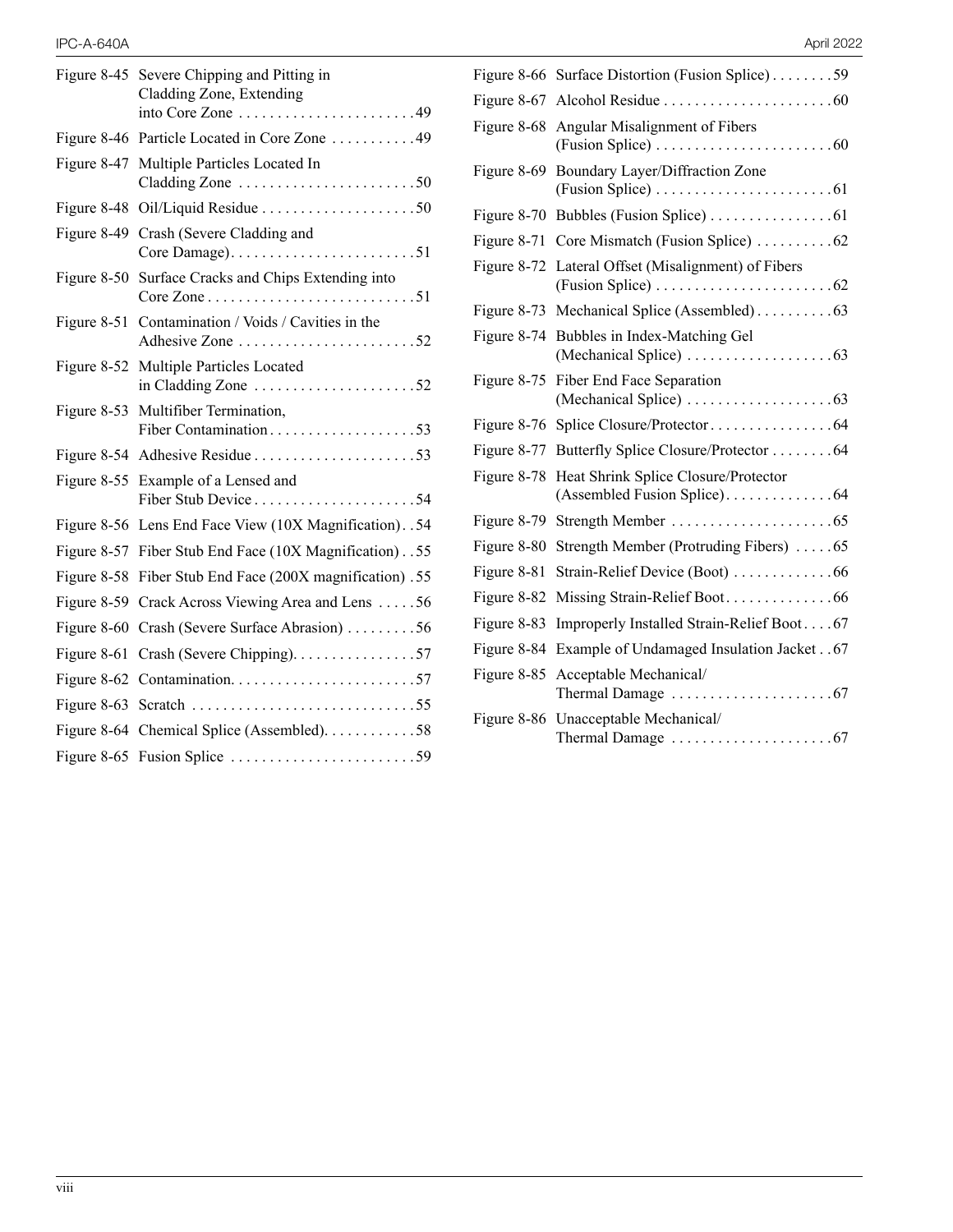# <span id="page-5-0"></span>**Acceptance Requirements for Optical Fiber, Optical Cable, and Hybrid Wiring Harness Assemblies**

## **1 GENERAL**

**1.1 SCOPE** This standard provides acceptance requirements and technical insight that have been removed from acceptance standards for cable and wire harness assemblies incorporating optical fiber, optical cable and hybrid wiring technology. Reference materials listed in this text are among those considered as required reading. The User is encouraged to obtain all relevant reference materials, as this document cannot (nor can any single document) cover every material, process, environment, performance, or safety aspect that affect a given design.

**1.2 Purpose** This standard is intended to provide information on design and acceptance requirements for optical fiber, optical cable, hybrid wiring harness assemblies and fiber optic communications systems (FOCS) to the extent that they can be applied to the broad spectrum of optical cable and wiring harness design.

Neither this document nor its Appendices provide detailed procedures for the test, acceptance, commissioning and /or maintenance of FOCS.

This document is intended for use by the design engineer, manufacturing engineer, quality engineer or other individual(s) responsible for tailoring specific requirements of this document to the applicable performance class.

a. This document defines acceptability criteria and limits for "New/Beginning of Life" hardware. It is not the intent of this document to establish or define "In Service" acceptance criteria to address performance or reliability issues caused by aging or use. However, the acceptability criteria and limits that are detailed in this document may be considered to be wide enough to be applicable to the more common hardware degradation conditions caused by aging/use. Use of these criteria for acceptance of "In Service" hardware conditions **shall [D1D2D3]** be as agreed between User and Supplier (AABUS).



**Figure 1-1 Optical Fiber Assemblies, Cables And Wiring Harnesses Connector, Splice and Transmitter** Image credit: NASA

b. It is not the intent of this document to exclude any alternate documents or processes that meet or exceed the baseline requirements established by this document. Use of alternate documents or processes **shall [D1D2D3]** require review and prior approval of the User.

- c. For purposes of this document:
	- 1) The Designer is the design agent for the User.
	- 2) The User is the individual, organization, company, contractually designated authority, or agency responsible for the procurement or design of electrical/electronic/electromechanical (EEE) hardware, and having the authority to define the class of product and any variation or restrictions to the requirements of this document (e.g., the originator/custodian of the contract detailing these requirements). The User is considered the Design Authority.
	- 3) The Supplier is considered the individual, organization or company which provides the Manufacturer (assembler) components (e.g., electrical, electronic, electromechanical, mechanical, printed boards) and/or materials (e.g., solder, flux, cleaning agents).
	- 4) The Manufacturer is considered the entity that provides a service or product to the User.

 *Note: In some instances, the Manufacturer may also be considered the Supplier to the User.*